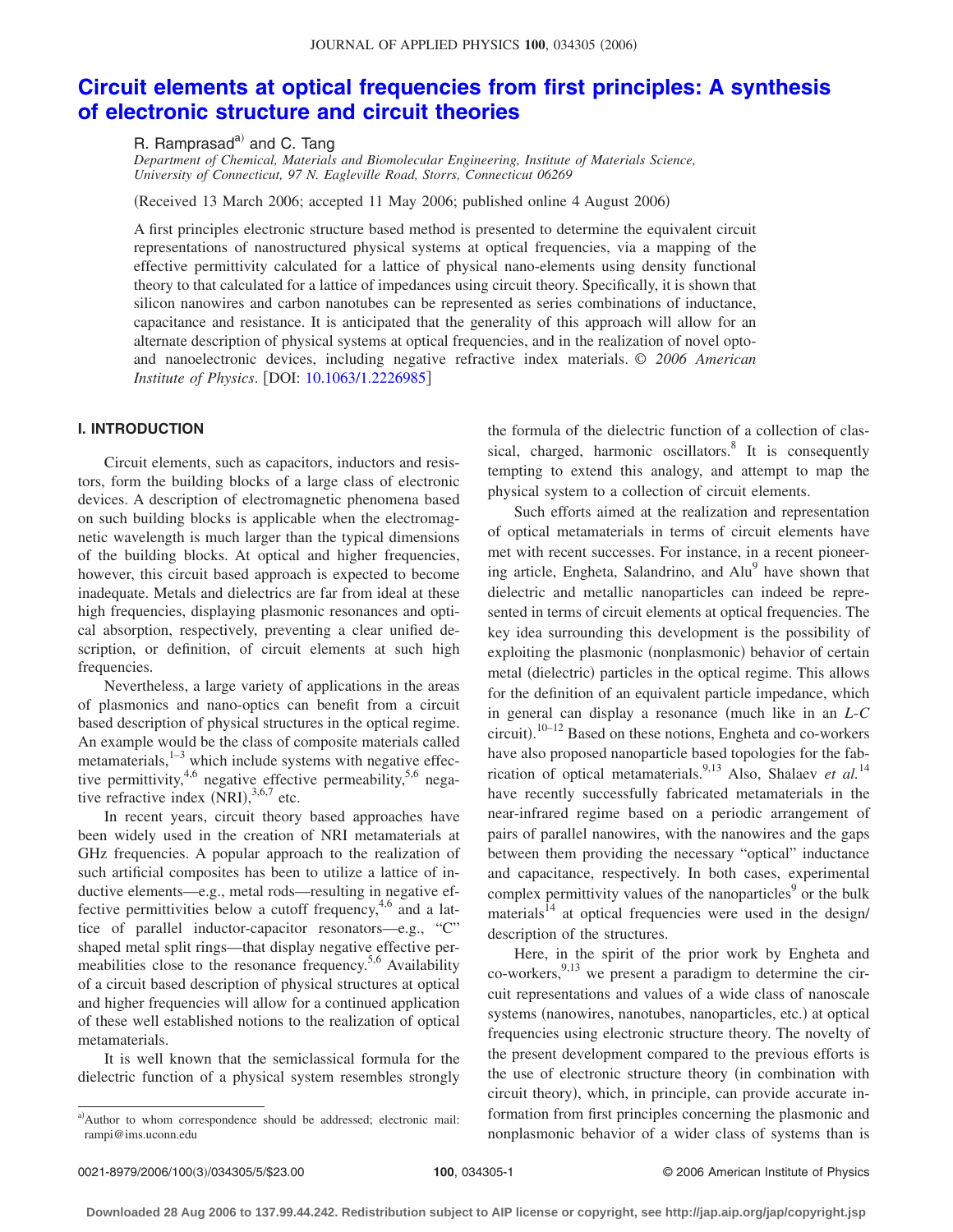

available experimentally to date. Central to this approach is our ability to calculate the frequency dependent effective permittivity of two constructs:

- 1. A periodic arrangement of impedances, using a classical electromagnetic theory such as transmission line (TML) theory, and
- 2. An ordered composite system consisting of physical nano-elements, using an electronic structure theory such as density functional theory (DFT).

In both the above cases, we are interested in the regime where the electromagnetic wavelength is much larger than the lattice parameter of the ordered medium, henceforth referred to as an effective medium, with homogeneous properties. Thus, in principle, the equivalent circuit elements at optical frequencies representing the physical nano-elements in an ordered composite can be determined by matching the effective permittivity results of DFT to TML theory. Once the nature and value of the circuit elements are determined, these circuit elements (or the actual physical nano-elements) can be "networked" such that the desired electromagnetic response results. This forms the central theme of this work.

This article is organized as follows. In Sec. II, we outline the procedure for obtaining the effective properties of a composite represented as a periodic arrangement of impedances. The electronic structure route to the determination of the effective permittivity of a periodic arrangement of physical nano-elements is then described in Sec. III. Application of these principles, and the procedure for extracting equivalent circuit representations of physical nano-elements for a few example systems, are then presented in Sec. IV. Section V contains our main conclusions.

### **II. EFFECTIVE PERMITTIVITY FROM CIRCUIT THEORY**

Electromagnetic wave propagation through a homogeneous effective medium is analogous to that along a transmission line (TML), with suitably defined inductance per unit length and capacitance per unit length of the TML. Here, we use this analogy to obtain the frequency dependent effective permittivity of an effective medium composed of a periodic arrangement of impedances.

Let us consider a parallel plate TML periodically shunt loaded with impedances per unit length, *Z*, in a square lattice of side length  $d$ , as shown in Fig. 1(a). The voltage and

FIG. 1. (a) Periodic array of impedances shunting a transmission line (TML). A one-dimensional lattice is shown for ease of visualization; (b) the vertical component (directed from one TML plate to the other) of the frequency dependent effective permittivity  $[Eq. (3)]$  when the shunt element is a series combination of an inductor, capacitor and a resistor.

current at one side (say, left) of the periodic unit cell,  $V_L$  and  $I_L$ , can be related to those at the opposite side (say, right),  $V_R$ and  $I_R$ , as<sup>15</sup>

$$
\begin{pmatrix} V_L \\ I_L \end{pmatrix} = T \cdot \begin{pmatrix} V_R \\ I_R \end{pmatrix}
$$
 (1)

with the transfer matrix *T* of the effective medium given by

$$
T = T_{\text{TML}, d/2} \cdot T_{\text{shunt}} \cdot T_{\text{TML}, d/2},\tag{2}
$$

where  $T_{\text{TML},d/2}$  and  $T_{\text{shunt}}$  are the transfer matrices for a TML of length *d*/ 2 and the shunt *Z* element, respectively, given by standard expressions that can be found elsewhere.<sup>15</sup> All elements of  $T_{\text{TML},d/2}$ ,  $T_{\text{shunt}}$  and  $T$  can be written in terms of  $Z, d$ , the frequency  $\nu$ , the free space permittivity,  $\epsilon_0$ , the free space permeability,  $\mu_0$ , and the effective permittivity,  $\epsilon$ , and the effective permeability,  $\mu$ , of the composite (or effective) medium. Under the assumption that  $d \lt \lt$  the electromagnetic wavelength  $\left(-c/\nu, \text{ with } c = 1/\sqrt{\mu_0 \epsilon_0} \text{ being the speed of light} \right)$ in vacuum), it can be shown by equating corresponding elements of the above matrix equation that the frequency dependent effective permittivity directed from one plate to the other (i.e., the vertical direction) is given by

$$
\epsilon = \epsilon_0 \bigg( 1 - \frac{i}{2\pi \nu \epsilon_0 Z d^2} \bigg),\tag{3}
$$

where  $i=\sqrt{-1}$ . For the special case of a square lattice of metal posts shunting the TML,  $Z = i2\pi\nu L$ , where *L* is the inductance per unit length of the metal posts (assuming that the metals are perfect with infinite conductivity), Eq. (3) reduces to the well known plasmonic equation,  $\epsilon = \epsilon_0 (1$  $-v_0^2/v^2$ , suggested earlier,<sup>4</sup> with the cutoff frequency  $v_0$  $=\sqrt{1/(4\pi^2\epsilon_0 L d^2)}$  below which  $\epsilon$  is negative. When *Z* is composed of a series combination of an inductance and capacitance, i.e., when  $Z = i[2\pi\nu L - 1/(2\pi\nu C)]$ , where *C* has the units of capacitance times length,  $\epsilon$  has the form schematically shown in Fig. 1(b). At high frequencies, the inductance *L* dominates, and determines  $\nu_0$ ; at low frequencies, the capacitance *C* dominates, and determines the constant positive real value of  $\epsilon$ . At the resonance frequency  $\nu_r$  $=$   $(=1/[2\pi\sqrt{LC}]$ ), the impedance changes from capacitive to inductive behavior. Inclusion of a resistance per unit length, *R*, in *Z* manifests as the imaginary part of  $\epsilon$ . Equation (3) thus provides a prescription for determining the effective permittivity of a periodic arrangement of impedances. Although a simple series combination of *R*, *L* and *C* is presented here, this treatment allows for any combination of these basic building blocks.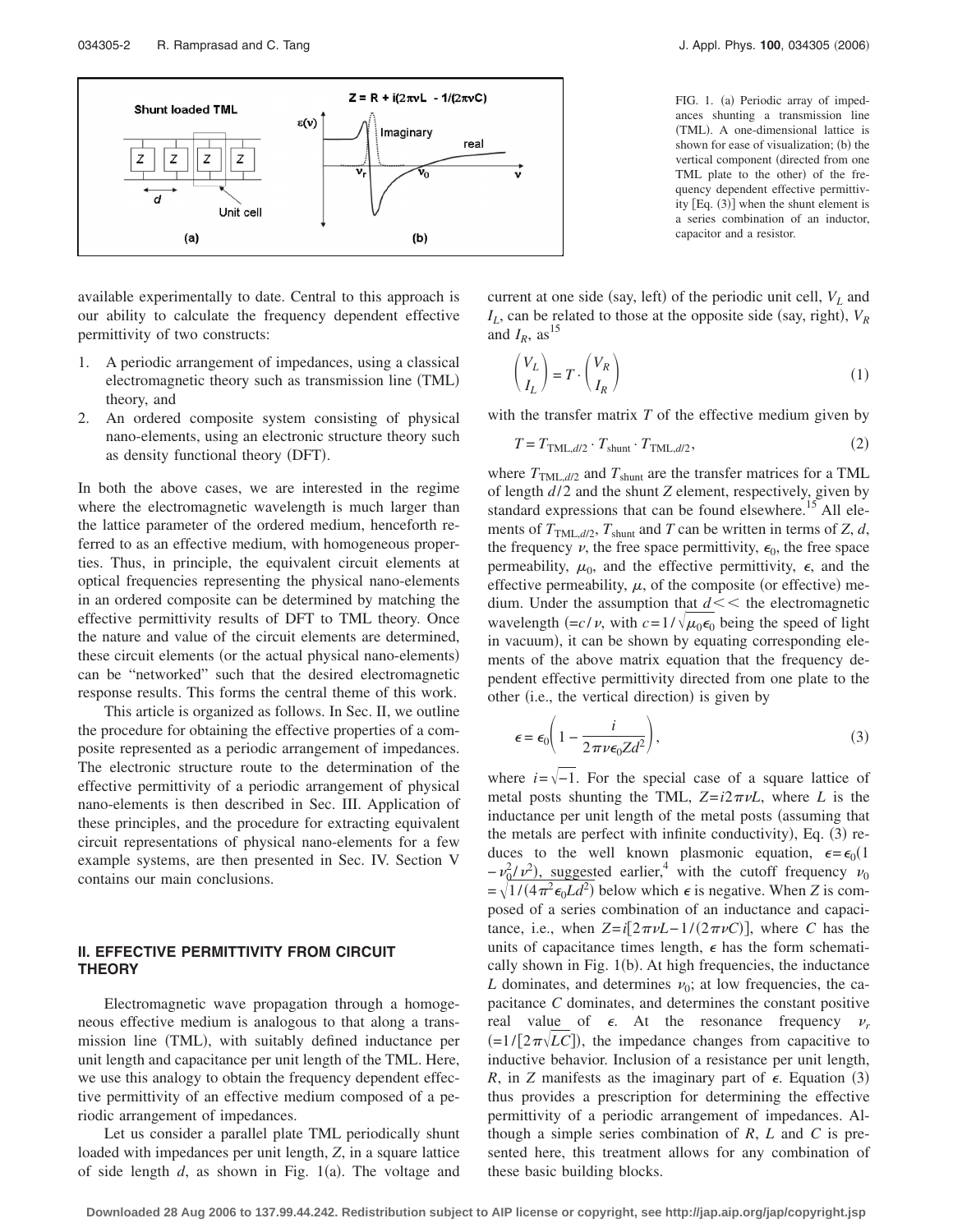## **III. EFFECTIVE PERMITTIVITY FROM ELECTRONIC STRUCTURE THEORY**

We now move on from the classical description discussed above to a quantum mechanical one. Electronic structure methods are available to calculate the electronic part of the frequency dependent dielectric function of condensed matter systems. Since we are interested mainly in the optical regime, treatment of the electronic part alone is sufficient. For definiteness, we use a method based on density functional theory  $(DFT)^{16}$  and first order perturbation theory.<sup>16</sup>

As this study focuses on periodic arrays of nanoelements embedded in a host medium, supercell techniques naturally lend themselves to this study. The electronic wave functions and eigenenergies obtained from supercell DFT calculations of periodic arrays of nano-elements were used to determine the imaginary part of the frequency dependent composite dielectric function,  $\epsilon_{\text{imag}}(\nu)$ , using the relation<sup>17</sup>

$$
\epsilon_{\text{imag}}(\nu) = \frac{e^2 h}{2\pi m^2 \nu^2} \sum_{ij} \frac{2}{(2\pi)^3} \int_{BZ} d\mathbf{k} |M_{ij}(\mathbf{k})|^2 \delta[\nu - \nu_{ij}(\mathbf{k})],
$$
\n(4)

where *e*, *m* and *h* are the electronic charge, electronic mass and Planck's constant, respectively, and *i* and *j* are indices that label the wave functions,  $\psi$ , and eigenenergies, *E*.  $M_{ij}$  is a matrix element given by  $\langle \psi_i(\mathbf{k}) | \mathbf{e} \cdot \mathbf{p} | \psi_j(\mathbf{k}) \rangle$ , with **e**, **p** and **k** being the polarization vector, momentum operator and a point in reciprocal space, respectively. The integration in the above equation is performed over the first Brillouin zone (BZ). The real part of the dielectric function is obtained from the imaginary part by performing a Kramers-Kronig transformation.16

# **IV. RESULTS**

Calculations have been performed for three systems using the above methods using the plane-wave DFT code VASP<sup>18</sup> at the local density approximation level of theory:  $(1)$ bulk Si, (2) an infinite array of parallel Si nanowires, and (3) an infinite array of parallel  $(4,2)$  carbon nanotubes. These systems were chosen as their frequency dependent permittivity is reminiscent of the behavior shown in Fig. 1(b). For each case, the values of *L*, *C*, and *R* that result in a good fit to Eq.  $(3)$  were determined.<sup>19</sup>

#### **A. Bulk Si**

The equilibrium lattice constant of single crystal bulk Si as calculated here using VASP was 5.42 Å, identical to the experimental value. The optical properties were calculated using the wave function and eigenenergy results of VASP using the method described above  $[Eq. (4)]$ . Figure 2 (solid circles) shows the real and imaginary parts of the isotropic frequency (or energy) dependent electronic dielectric function.

As can be seen, the bulk dielectric constant of about 11 was recovered at low frequencies. A characteristic resonance and absorption can also be seen at about 3.7 eV, in agreement with prior work. $^{20}$  The most interesting feature to be noted is that the real and imaginary parts of the dielectric



FIG. 2. Real and imaginary (inset) parts of the dielectric function of bulk crystalline silicon as calculated using DFT (solid circles) and the circuit model given by Eq. (3) (solid line). Note that  $E=h\nu$ .

function display the behavior shown in Fig.  $1(b)$ , reminiscent of a periodic array of series *L*, *C* and *R*. In fact, the DFT results can be fitted remarkably well to Eq. (3), with *d*  $= 5.42 \text{ Å}, L = 1.2 \times 10^{-3} \text{ H/m}, C = 2.6 \times 10^{-29} \text{ F m}, \text{ and } R$  $= 1.1 \times 10^{12} \Omega/m$ ; the fit is shown as solid lines in Fig. 2. Note that the impedance comprising the *L*-*R*-*C* circuit is a per unit length quantity (say along the *z* direction) per unit cell with a cross sectional area of  $d^2$  (say, along the *x*-*y* plane). The extracted circuit parameter values are reasonable. For instance, *C* corresponds to a dielectric constant of 11, and *R* corresponds to a resistivity of  $3.2 \times 10^{-7} \Omega$  m  $(=R \cdot d^2)$  at optical frequencies. It thus appears that bulk Si can be represented at optical frequencies as a network of circuit components, with the energies corresponding to the characteristic frequencies  $\nu_r$  and  $\nu_0$  at about 3.7 and 10 eV, respectively. Other dielectrics display this characteristic behavior too,<sup>21</sup> and could be represented as a network of  $L$ ,  $C$ and *R*.

#### **B. Square lattice of Si nanowires**

Next, we consider two square lattices of parallel (001) Si nanowires in vacuum. Each nanowire had an approximately square cross section with a side length of 8.9 Å. The surface Si atoms were passivated with H atoms to ensure tetrahedral coordination of all Si atoms. Figure 3 shows the real and imaginary parts of the effective permittivity for the lattice of nanowires with lattice constant 20 Å, as calculated within DFT along the axis of the Si nanowires, as well as the fit of the DFT results to the circuit model  $[Eq. (3)]$ , with  $d$ = 20 Å,  $L = 2.8 \times 10^{-4}$  H/m,  $C = 8.5 \times 10^{-29}$  F m, and  $R = 2.9$  $\times 10^{11}$   $\Omega/m$ . Again, although there is scatter in the DFT results, it appears that individual Si nanowires can be well represented as a series combination of *L*, *C* and *R*. Figure 4 shows the results for another array of the same nanowires, but arranged in a square lattice with lattice constant of 30 Å. The circuit model results were generated for the same values of *L*, *C* and *R*, but with  $d=30$  Å. As can be seen, once again the fit is reasonable, indicating that the *L*, *C* and *R* values are intrinsic properties of each nanowire, captured well within the circuit model. We also note that the energy corresponding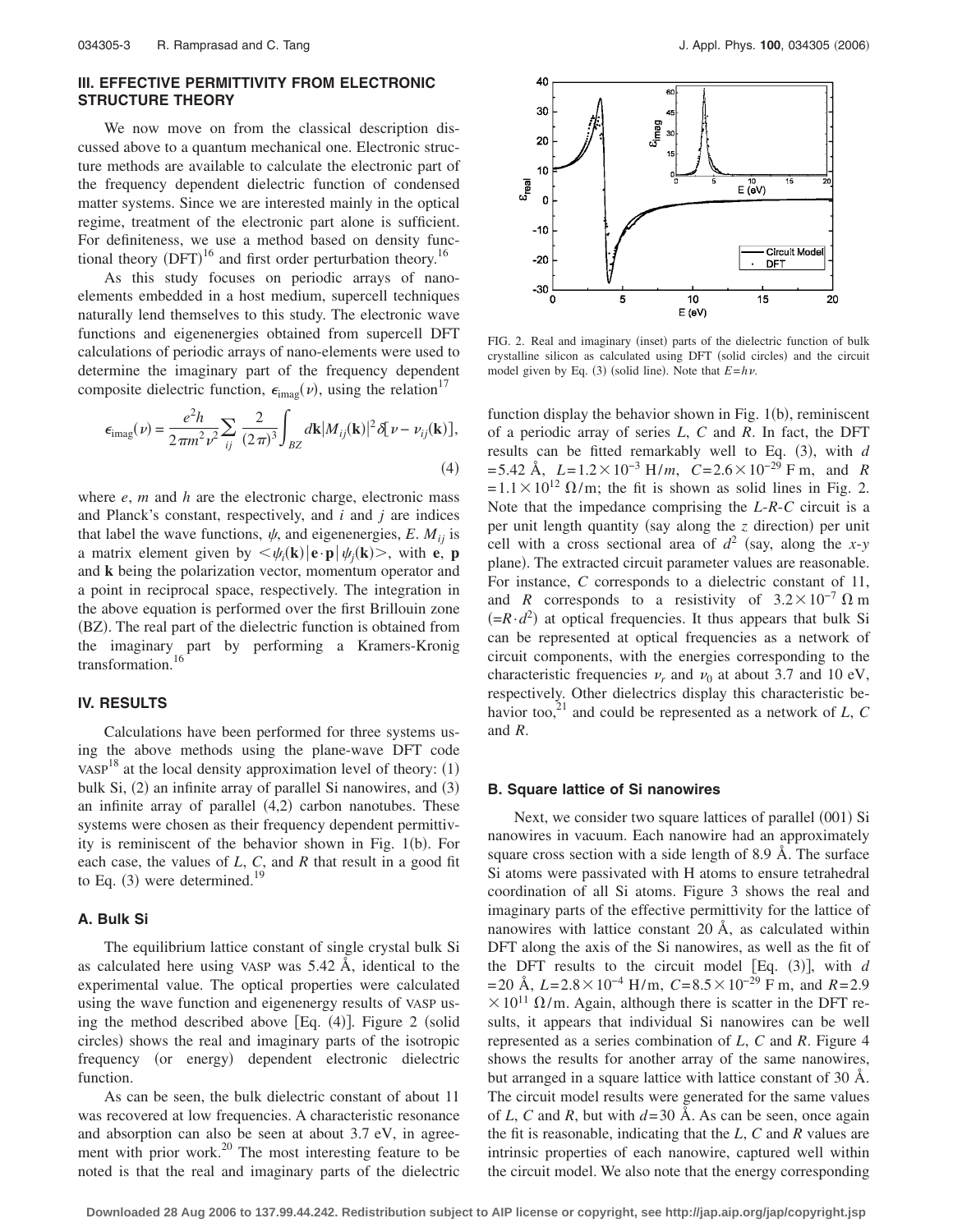

FIG. 3. Real and imaginary (inset) parts of the effective dielectric function of a periodic square lattice of (001) silicon nanowires in vacuum (lattice constant=20 Å) as calculated using DFT (solid circles) and the circuit model given by Eq. (3) (solid lines); the dielectric function is calculated along a direction parallel to the axes of the nanowires. Note that *E*=*h*.

to the characteristic frequencies  $\nu_r$  and  $\nu_0$  have shifted from the corresponding bulk values, with  $\nu_0$  showing the maximum deviation.

#### **C. Square lattice of carbon nanotubes**

Similarly, it appears that individual carbon nanotubes (CNTs) can be represented as a series combination of *L*, *C* and *R*. A DFT study of a (4,2) CNT was performed, and the equilibrium C–C bond was determined using VASP to be 1.45 Å, slightly larger than the corresponding experimental value for graphite, and in good agreement with prior DFT studies.<sup>22</sup> Figure 5 shows the calculated frequency (or energy) dependent effective dielectric function for a square lattice (side length=  $12 \text{ Å}$ ) of parallel (4,2) CNTs in vacuum, along the axis of the CNTs. Again, it is clear that this system too displays a behavior similar to that by a periodic array of series *L*, *C* and *R*. As before, a fit of the DFT results to Eq. (3) was performed, with  $d=12$  Å, resulting in  $L=2.5$  $× 10^{-3}$  H/m, *C*=4.7  $× 10^{-29}$  F m, and *R*=4  $× 10^{11}$  Ω/m. The dielectric constant of an individual tube along its axis can be



FIG. 4. Real and imaginary (inset) parts of the effective dielectric function of a periodic square lattice of (001) silicon nanowires in vacuum (lattice constant=30 Å) as calculated using DFT (solid circles) and the circuit model given by Eq. (3) (solid lines); the dielectric function is calculated along a direction parallel to the axes of the nanowires. Note that  $E = h\nu$ .



FIG. 5. Real and imaginary (inset) parts of the effective dielectric function of a square lattice of parallel (4,2) carbon nanotubes in vacuum as calculated using DFT (solid circles) and the circuit model given by Eq. (3) (solid line); the dielectric function is calculated along a direction parallel to the axes of the CNTs. Note that *E*=*h*.

determined from the extracted capacitance value as  $C/(\epsilon_0 \pi r^2)$ =37, where  $r(=2.1 \text{ Å})$  is the radius of the (4,2) CNT. This procedure also results, for the first time, in an estimate of the inductance of an individual CNT.

## **V. CONCLUSIONS**

The above set of results indicates that it is possible to represent the optical behavior of bulk semiconductors and nanoscale systems in terms of circuit elements at optical and higher frequencies, paving the way for an alternate description of ordered physical systems in this regime. Silicon nanowires and a carbon nanotube were used to show that the dielectric function calculated using electronic structure maps to that given by circuit theory. In particular, this has the following implications for the realization of nanoscale metamaterials at optical frequencies: (1) arrays of nanoelements with appropriate circuit representations could display negative effective permittivity at a certain range of frequencies, and (2) nanoloops formed out of such nanoelements will behave as parallel *L*-*C* resonators, an array of which will display negative effective permeability close to the *L*-*C* resonance frequency. It should be noted that for the purpose of this discussion, only those systems that display an effective permittivity reminiscent of a periodic array of series  $L$ - $C$ - $R$  [as shown in Fig. 1(b)] were considered. Systems that display other features at optical frequencies can similarly be represented by more complicated combinations of *L*, *C* and *R*.

#### **ACKNOWLEDGMENTS**

Partial funding for this work was provided by the University of Connecticut Research Foundation and the Institute of Materials Science.

<sup>1</sup>G. V. Eleftheriades and K. G. Balmain, *Negative-Refraction Metamaterials: Fundamental Principles and Applications* (Wiley, NJ, 2005).<br><sup>2</sup>D, B. Smith, J. B. Bandry, and M. C. K. Wiltohire, Science, 3

- D. R. Smith, J. B. Pendry, and M. C. K. Wiltshire, Science **305**, 788
- $^{(2004)}_{\text{3}1}$ <sup>3</sup>J. B. Pendry and D. R. Smith, Phys. Today 57, 37 (2004).
- <sup>4</sup>J. B. Pendry, A. J. Holden, W. J. Stewart, and I. Youngs, Phys. Rev. Lett.